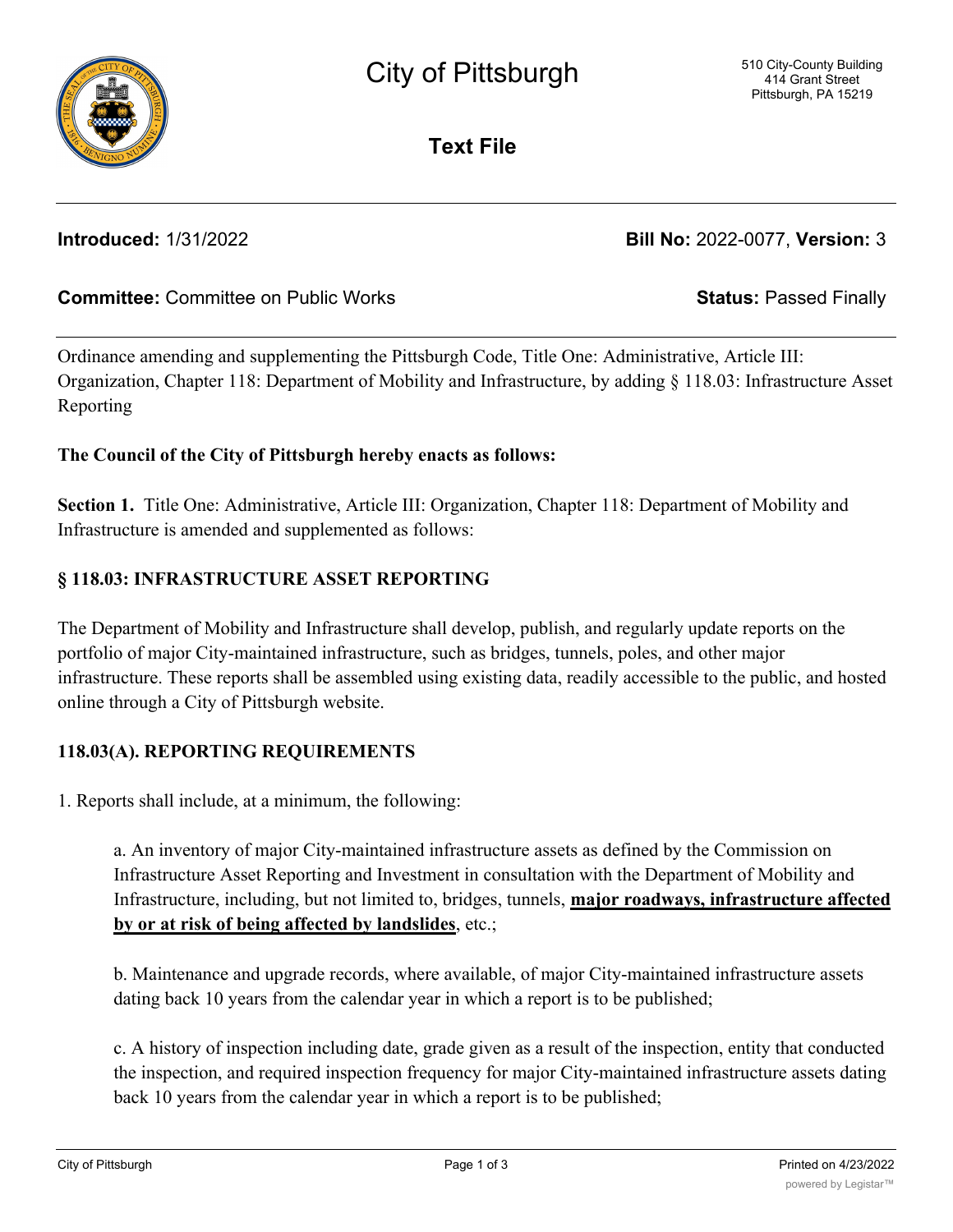## **Introduced:** 1/31/2022 **Bill No:** 2022-0077, **Version:** 3

### **Committee:** Committee on Public Works **Status:** Passed Finally

d. Risk assessments based on the most recent inspection of major City-maintained infrastructure, subject to the limitations outlined in  $\S$  118.03(B)(3);

e. A description of the current status and condition of major City-maintained infrastructure assets;

f. A description of planned improvements for major City-maintained infrastructure assets;

g. An accounting of actual municipal funds spent to-date and funding allocated for future improvements as shown in the City of Pittsburgh's Capital Budget(s) and / or Five-Year Plan(s); and

h. The plant replacement value of the City's major infrastructure.

2. In collaboration with the Department of Innovation and Performance, the Department of Mobility and Infrastructure shall develop and maintain a publicly-accessible dashboard or web application that conveys as much information listed in  $\S 118.03(A)(1)$  as practicable and prudent considering site safety.

#### **118.03(B). PUBLICATION**

1. Materials published per § 118.03(A) must be presented in plain language.

2. Plain language shall be considered writing that is clear, concise, well-organized, and follows other best practices appropriate to the subject or field and intended audience.

3. Published material shall not contain any data or information that, if published, to such a degree that publication mitigates the benefit to the public, may:

- a. Infringe on reasonable expectations of privacy and confidentiality;
- b. Raise security concerns;
- c. Jeopardize public health, safety, or welfare;

d. Violate any applicable law or waive the confidentiality of any lawfully privileged information; or

e. Provide information of such multitude and technical specification that the degree and scope of publication mitigates the benefit of production to the public.